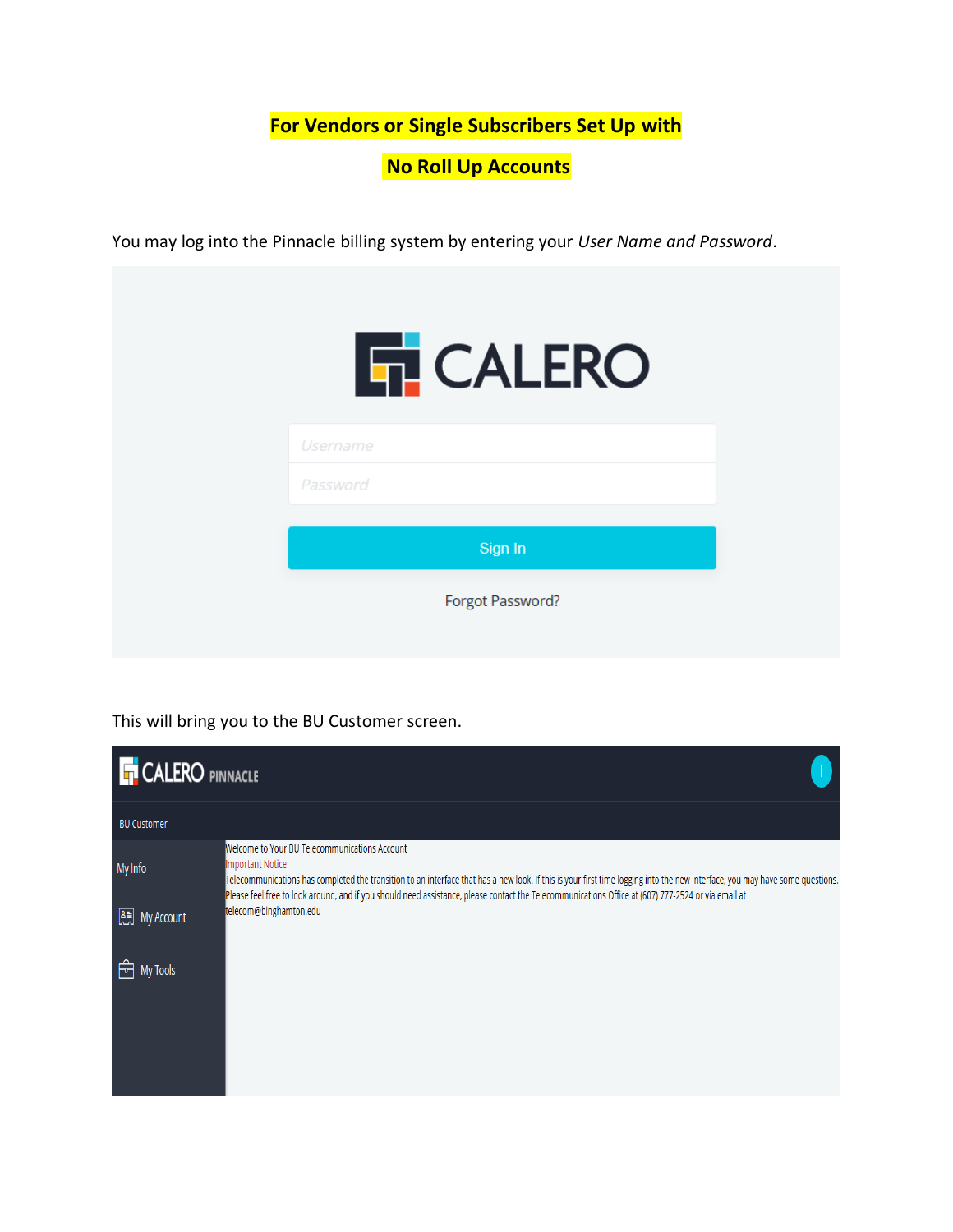# **VIEWING YOUR STATEMENT**

To view your statement, go to the side menu bar and click on *My Account* and then click *Statements.* In the main section of the screen where it reads *Statements,* scroll down to *Billing Date* and click on the billing date of the statement you would like to view.

| <b>T CALERO PINNACLE</b>                  |                                  |                                             |               |    |  |  |
|-------------------------------------------|----------------------------------|---------------------------------------------|---------------|----|--|--|
| <b>BU Customer</b><br>My Account<br>- > - | $\geq$ Statements                |                                             |               |    |  |  |
| My Info                                   | ම                                | (5)<br>$\mathbb{R}$                         |               |    |  |  |
| My Account<br>鴎                           | <b>Statements</b><br><b>Name</b> | <b>B-Number</b>                             |               |    |  |  |
| Overview<br>⋋                             | $1 - 18$                         |                                             | Rows Per Page | 50 |  |  |
| <b>Statements</b>                         | <b>Billing Date</b>              | <b>Current Charges Due Total Amount Due</b> |               |    |  |  |
| <b>Account History</b>                    | 01-FEB-2020                      | 30.39                                       | 30.39         |    |  |  |
| <b>Online Payment</b>                     | 01-JAN-2020                      | 30.39                                       | 30.39         |    |  |  |
|                                           | 01-DEC-2019                      | 30.39                                       | 30.39         |    |  |  |
| My Tools                                  | 01-NOV-2019                      | 30.39                                       | 60.78         |    |  |  |
|                                           | 01-OCT-2019                      | 30.39                                       | 30.39         |    |  |  |

# Click on *View Bill* to bring up a view of your statement.

| $>$ My Account<br><b>BU Customer</b>     | $\rightarrow$ Statements $\rightarrow$ 01-FEB-20 |             |                                                                                             |          |                         |
|------------------------------------------|--------------------------------------------------|-------------|---------------------------------------------------------------------------------------------|----------|-------------------------|
| My Info                                  | ලා<br>$\mathbb{R}$                               |             | View Bill                                                                                   |          |                         |
| 용화<br><b>My Account</b><br>Overview<br>⋋ | <b>Statement Summary</b>                         | <b>Name</b> | <b>B-Number</b><br>Current Charges Due 30.39 Total Amount Due 30.39 Payment Due 27-FEB-2020 |          | Billing Date 1-FEB-2020 |
| <b>Statements</b>                        | Category                                         |             | Usage Subtype - Total Charge Records Total Amount                                           |          |                         |
| <b>Account History</b>                   | Pay/Adjust                                       |             | 1                                                                                           | $-30.39$ |                         |
| <b>Online Payment</b>                    | <b>Recurring Charges</b>                         |             | 5                                                                                           | 28.14    |                         |
|                                          | Tax                                              |             | 1                                                                                           | 2.25     |                         |
| My Tools                                 |                                                  |             |                                                                                             |          |                         |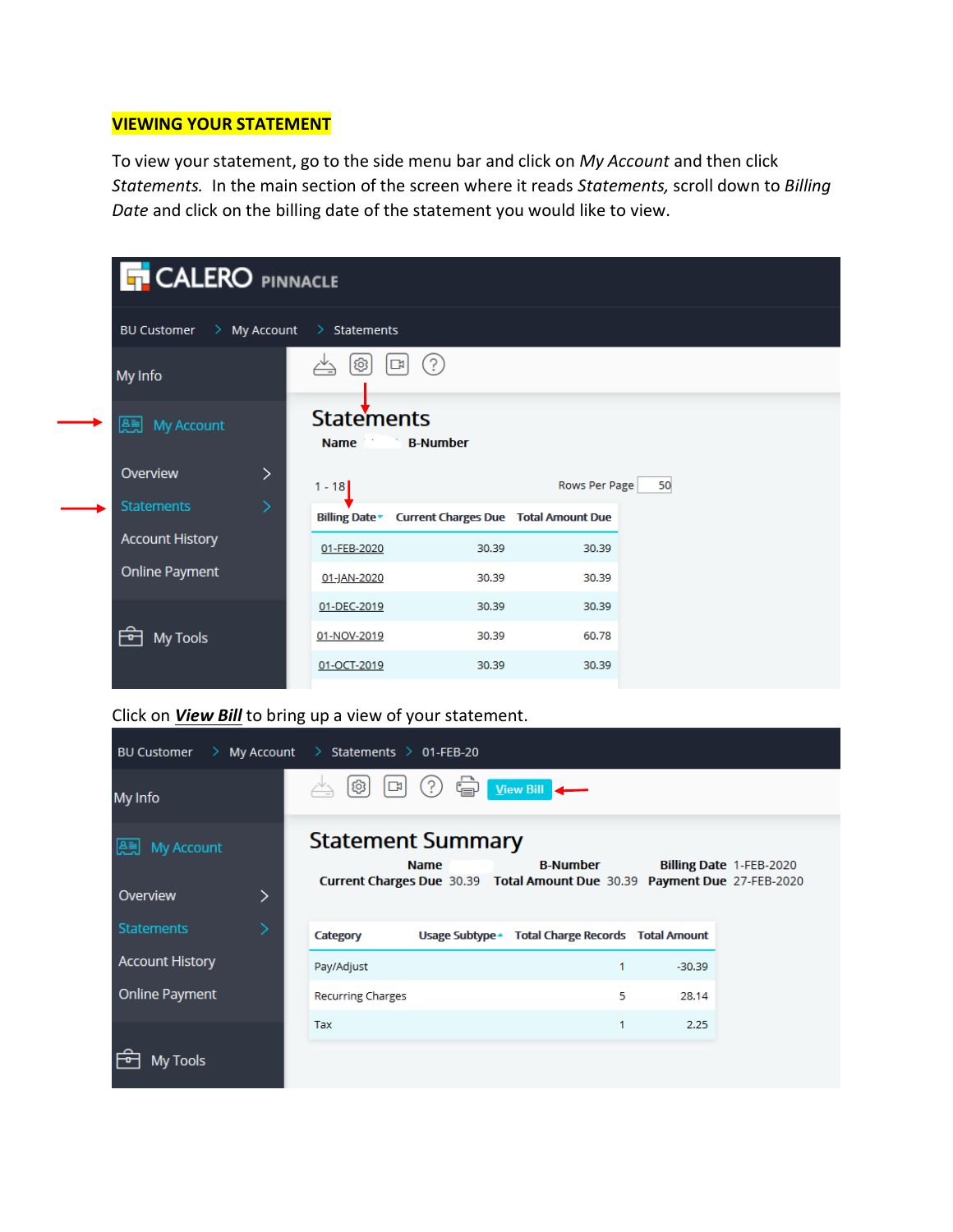## **TO MAKE A PAYMENT**

÷

To make a payment, go to the side menu bar and under *My Account,* click *Online Payment.* This will bring up the Online Payment Screen.

| <b>BU Customer</b>      | $\geq$ | My Account $\Rightarrow$ Statements |                                                   |               |    |
|-------------------------|--------|-------------------------------------|---------------------------------------------------|---------------|----|
| My Info                 |        | ශ                                   | ( ? )<br>$\overline{\mathbf{r}}$                  |               |    |
| 용퇴<br><b>My Account</b> |        | <b>Statements</b><br>Name i         | <b>B-Number</b>                                   |               |    |
| Overview                | >      | $1 - 18$                            |                                                   | Rows Per Page | 50 |
| <b>Statements</b>       | >      |                                     | Billing Date Current Charges Due Total Amount Due |               |    |
| <b>Account History</b>  |        | 01-FEB-2020                         | 30.39                                             | 30.39         |    |
| <b>Online Payment</b>   |        | 01-JAN-2020                         | 30.39                                             | 30.39         |    |
|                         |        | 01-DEC-2019                         | 30.39                                             | 30.39         |    |
| <b>My Tools</b>         |        | 01-NOV-2019                         | 30.39                                             | 60.78         |    |
|                         |        | 01-OCT-2019                         | 30.39                                             | 30.39         |    |
|                         |        | 01-SEP-2019                         | 30.39                                             | 30.39         |    |
|                         |        | 01-AUG-2019                         | 30.39                                             | 30.39         |    |

Once in the Online Payment screen, click on the *Pay Bill* tab. This will bring you to the Touchnet website where you may pay your bill.

| <b>Statements</b>                                                             |  |
|-------------------------------------------------------------------------------|--|
| <b>Account History</b>                                                        |  |
| <b>Online Payment</b>                                                         |  |
| My Tools                                                                      |  |
| ٠<br>$\sim$ $ -$                                                              |  |
| Statements   Account History   Online Payment<br>Overview                     |  |
| List                                                                          |  |
| Pay Bill<br>[@] [[]<br>$\left( \begin{matrix} . \ . \ . \end{matrix} \right)$ |  |
|                                                                               |  |
|                                                                               |  |
|                                                                               |  |
|                                                                               |  |
|                                                                               |  |